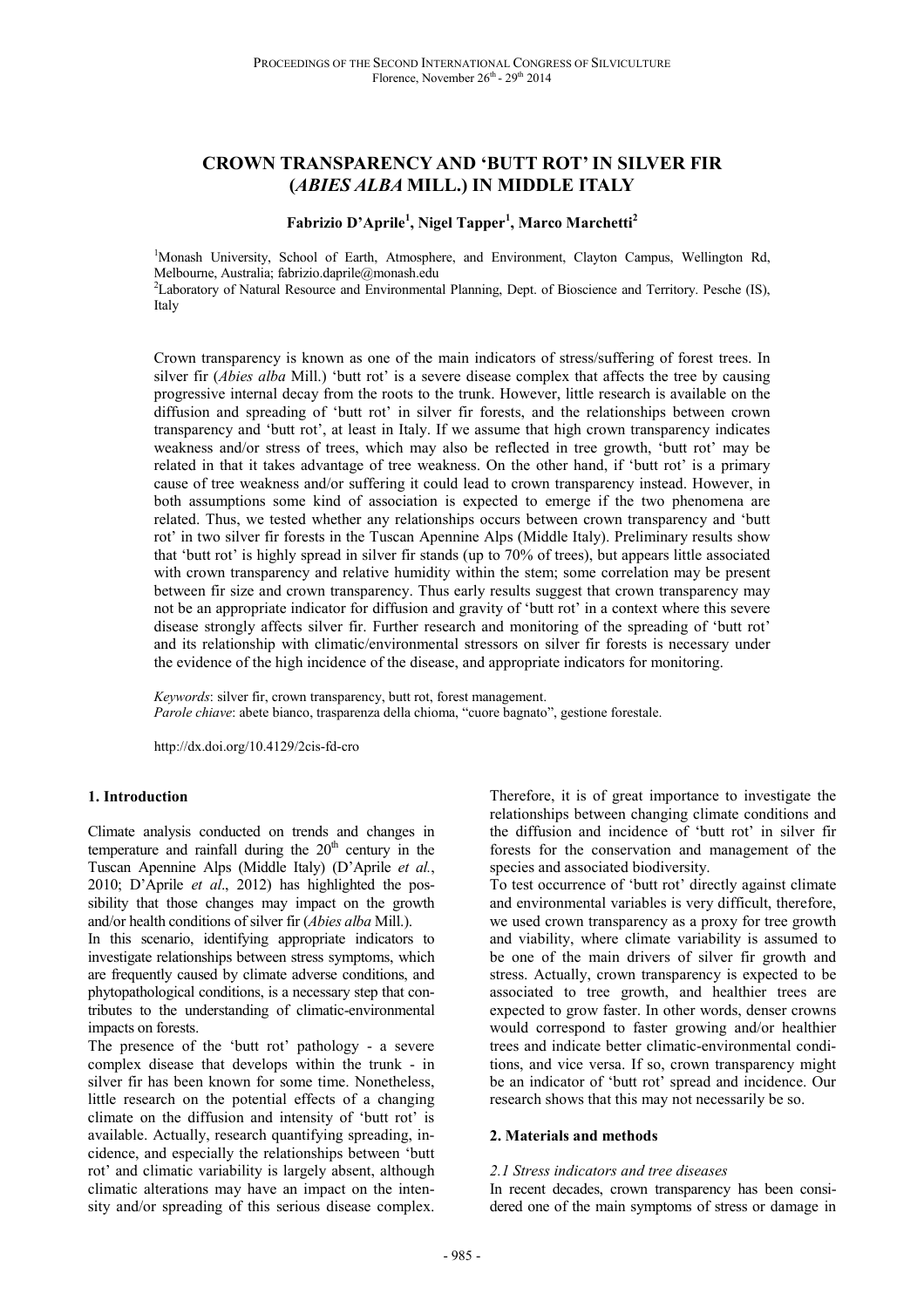silver fir. It has been frequently used as an indicator to monitor suffering or stress of forest species from the local to the European level.

One of the most important ecophysiological features related to stress conditions of forest trees is viability. In this research we assume that crown transparency and tree growth may be related, in the aim of understanding whether there are relationships between silver fir growth, crown transparency*,* and a severe pathological condition. One of the advantages of crown transparency as an indicator is that symptoms develop through years. So, they can show adverse conditions that persist from the medium to the long term. It can also be noted that crown transparency is different from crown defoliation or loss of needles/leaves, which are frequently caused by episodic or short-term events.

From a phytopathological point of view, the presence of 'butt rot', a severe alteration within the stem, is known to affect silver fir over a period of time. In advanced stages of wood alteration, the degraded tissues form a humid inner column in the stem that can develop into a liquid phase with leaking (Figure 1). 'Butt rot' is a complex disease or a symptomatology of various factors such as the fungi *Armillaria* spp. and *Heterobasidion annosum*. *Heterobasidion annosum* (Fries.) Bref. is known to be an agent of wood degradation that starts from the roots; the genus *Armillaria* has been reported as a factor that can influence the dynamics of many types of mountain forest in Europe.

### *2.2 Measurements*

In 2010, eight transects were established in the forests of Camaldoli (Arezzo, Tuscany) and Vallombrosa (Florence, Tuscany) in the Tuscan Apennine Alps (Middle Italy). These forests are managed respectively by the Italian Forestry Corps - UTBs (Regional Offices for Biodiversity of Pratovecchio (Arezzo) and Vallombrosa (Florence), respectively); measurements were carried out in June in four transects in each forest. Variability of exposure among transects was limited as much as possible; the southern exposure dominates at Camaldoli (CAM) and the northern at Vallombrosa (VAL). The UTM coordinates, upper and lower elevation, prevailing exposure and maximum slope of each transect were each determined. The respective values are shown in Table 1.

Measurements of Leaf Area Index (LAI) were made using a Li-Cor LAI2000. More accurate values were obtained by a viewing cone opening as narrow as 7°, which focuses on the upper part of the crown.

A Protimeter Timbermaster (Sheen Instruments) was used to measure the *relative humidity of timber* (RH) under bark (5 vertical measurements taken through the point of coring on two sides of the tree and perpendicular to the maximum slope).

In addition, the following were measured:

-Height (H), diameter (D) to 1.30m, social position and cross sectional characteristic of each stem. The cross section of the stem was divided into three subsections from the centre  $(S_c)$ , where  $S_1$  is the section from the centre up to  $1/3$  of the radius,  $S_2$  is between  $1/3$  and  $2/3$ from the centre,  $S_3$  is the outer third, and  $S_m$  is the average of the sections;

- Class of wood degradation with intermediate values of 0.5;

- Ray in centimetres. Ray instead of diameter was used, since the development of *butt rot* (BR) in the cross-section of the stem is frequently asymmetrical and there could be differences in the relationships between extension of *butt rot* and length of ray on the two sides of the stem;

- Regarding BR, we did not find any research that has developed an experimental classification suitable for the aims of this research. Thus, we experimented with a field classification of the internal rot of the stem:

1: a) Presence of mechanical alteration in spring wood rings;

2: a)  $+$  b) Easy, partial detachment or cleavage of rings without breakage of the sample;

 $3: a + b + c$  Easy breakage and detachment of the core sections examined;

4: a) + b) + c) + d) Swelling and torsion of series of rings; rings only partially recognizable;

5: a) + b) + c) + d) + e) Fragmentation, high fragility, crumbling.

The respective frequency distribution was identified in classes 1, 2…, *n* and the prevailing characteristics were summarized as classes of wood degradation.

Once the different frequency distributions were identified, the dominant characteristics were summarized in classes of timber degradation (BR) (Tab. 2).

## *2.3 Methods*

The relationships between LAI, RH, and BR in the cross section of the stem at the level of both the class of distance from the stem centre  $(S_x)$  and their average along the ray, were tested by statistical analysis.

These parameters were also tested against height (H), diameter (D), and social position (SP). The statistics used were:

- Pearson's linear correlation and correlation matrices;

- Simple and multiple linear regression;

- Non-parametric regression;

- Polynomial regressions of the  $2<sup>nd</sup>$  and  $4<sup>th</sup>$  grade.

In linear regressions, BR was calculated as a quantitative and a qualitative variable.

# **3. Preliminary results**

### *3.1 Incidence of butt rot in the sampled forests*

Results show the poor health condition of silver fir at all the study sites (Tab. 3). Despite a high range of variability among sites, the average high-medium level of damage shown by BR is 40.3% at Camaldoli (CAM) and 30.5% at Vallombrosa (VAL). The low-medium level of damage - including just the presence of BR shows an average 70.0% at CAM and 48.7% at VAL.

# *3.2 Transparency of the canopy*

The density of foliage is 25%-30% higher at CAM compared to VAL (Tab. 4). LAI variability between transects within each forest appears moderate. The comparison of the mean LAI of transects with the mean LAI estimated by averaging the LAI of individual trees in the transect appears to be lower on average by 15% at VAL and 20% at CAM.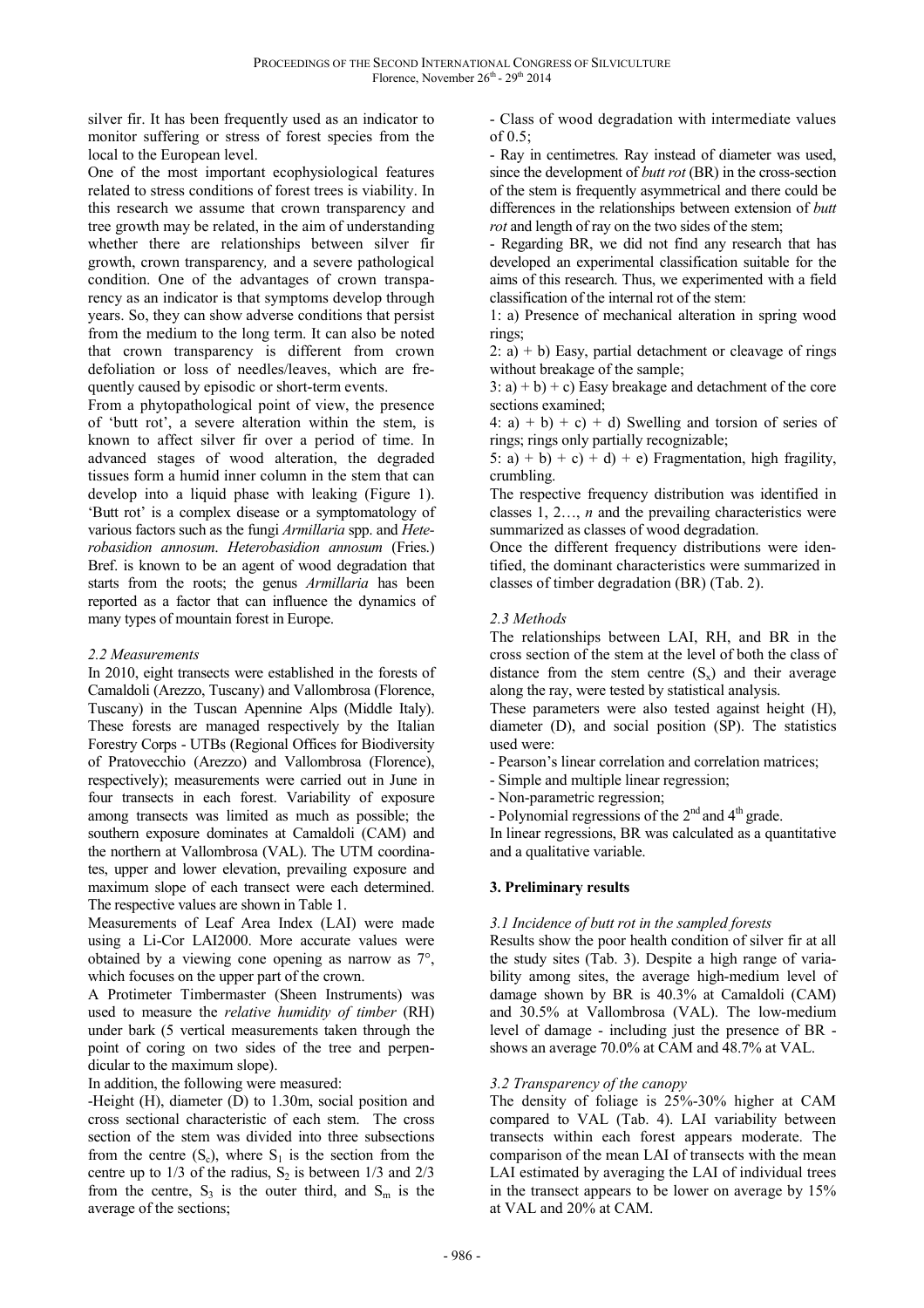## *3.3 Crown transparency and butt rot*

LAI is not correlated with BR for any transect (Tab. 5) except for CAM204, where correlation between LAI and BR is inversely proportional in  $S_2$  ( $r = -0.65$ ) and  $S_3$  ( $r = -0.49$ ), and VAL317 where LAI shows inverse correlation ( $r = -0.47$ ) with respect to BR in S<sub>1</sub>. Thus, LAI appears negatively correlated with the mean value of BR in some subsections of tree cross-section in three out of eight transects. This would suggest that the increase in intensity of the internal decay of the stem might correspond to a reduction in crown transparency (CT). However, in the other five transects the observed absence of correlation would indicate that CT is somehow not representative of the presence and/or level of BR. For example, the presence of correlation between LAI and BR appears doubtful in VAL521 where no significant correlation is shown at the level of cross-subsections  $(S_x)$  However in transect VAL317, the presence of an inverse correlation between BR and LAI occurs only in  $S_1$ ; as this datum is not corroborated by other data, it does not appear sufficiently reliable to provide definitive indications. A possible actual relationship between LAI and BR may exist in  $S_2$  and  $S_3$  at CAM204. However, this is a single case and therefore it unlikely represents the general condition.

Thus, the hypothesis a relationship between mean values of BR and CT appears to be inconsistent although denser crowns may sometimes be associated to lower levels of BR.

## *3.4 Crown transparency and relative humidity of the stem*

Results show that the correlation between LAI and RH is not significant except for a few transects (Tab. 6). These include CAM42, where LAI shows a correlation coefficient with RH of about  $-0.55$  in  $S_c$  and  $S_1$ , and CAM291 where the coefficient is  $-0.38$  in  $S_3$ . However, in general significant correlation between LAI and RH is not shown, even for CAM291. In CAM42, some inverse relationships between LAI and RH seem to occur in  $S_c$ and  $S_1$ . Therefore the main indication is that some 'random' causes appear only in two sampling areas out of a total of eight (only 3 cases out of a total of 32 by using  $S_x$ ). Thus the data would indicate that LAI and RH are not associated, at least in the sampled areas.

# *3.5 Crown transparency and size of fir*

### 3.5.1 Tree height

LAI appears moderately and inversely associated with tree height (H) in transects at CAM (Table 6), except for CAM180, which shows a positive correlation between LAI and H. No correlation is found at VAL except at VAL317 where the correlation is high, negative  $(r = -1)$ 0.79), and significant (*p*-value <0.0001). Thus, a trend of higher transparency of crown with increase of H appears at CAM. In general, results would suggest that various causes may contribute: a) greater rate of longitudinal growth such as in the best site classes; b) differential density of fir stands and variable intraspecific competition; c) greater CT for taller trees, which have crowns more exposed to direct radiation, winds, adverse meteorological conditions, and pollutants.

## 3.5.2 Tree diameter

LAI tends to be moderately and negatively correlated with diameter (D) in about 60% of transects (Table 6); among them, CAM180 stands out because the correlation is positive. Presence and absence of correlation in transects appear to be equally distributed between CAM and VAL. In other words, it appears that when association between CT and D occurs, higher diameters tend to have higher transparency of crown in both sites.

## *3.6 Butt rot and relative humidity*

The relationship between RH and BR does not show significant correlation in the sub-sections  $(S_x)$  of the stem except for two cases. Correlation is positive in  $S<sub>3</sub>$  at CAM204 and negative at VAL472, where BR at the centre of the stem increases with decreasing RH in  $S_3$ . However, these cases seem to be odd and unlikely to influence the prevalent result. A moderate correlation between BR and RH appears in VAL317 instead, with the level of RH in  $S_1$  and  $S_2$  moderately and positively associated with BR in  $S_c$ ,  $S_1$ , and  $S_2$ . On average, no significant correlation (Pearson's *r*) between RH and BR is observed in most transects (6 out of 8), except for CAM291 (*r* = 0.66, *p-*value <0.0001) and VAL317 (*r* = 0.48; *p*-value 0.003), that are transects at lower elevation in the respective forests. Moreover, this correlation is also absent at CAM291. Thus, at this stage preliminary results would indicate absence of correlation between intensity of BR and RH with respect to the corresponding  $S_x$ .

### *3.7 Butt rot and size of fir*

### 3.7.1 Tree height

On average, BR and H do not show correlation, with the exception of a moderate correlation at VAL615 (coefficient *r* is 0.37; *p*-value is 0.028). Some positive correlations that vary from moderate to low-moderate seem to emerge between H and BR in  $S_x$ .

### 3.7.2 Tree diameter

No association between BR and D occurs in transects, with the exception of few cases, where some correlation appears in individual subsections  $(S_x)$ . Although larger diameters in silver fir stands tend to correspond to higher growth rates, this result would suggest that silver fir size and rate of growth may be of little importance in the development and/or severity of *BR*.

### **4. Summary of results**

### *Crown transparency*

CT does not appear associated with RH within the stem. It is moderately and positively correlated to diameter in about half of transects and moderately and positively related to the height of fir trees at CAM but not at VAL. The BR average in cross-section of the stem is not associated with the RH average of the stem and even with the diameter. In some cases, a weak positive correlation between BR and tree height occurs in some subsections of the stem. Average RH is not associated with tree height. In some cases, a weak positive correlation with tree height is observed in some subsections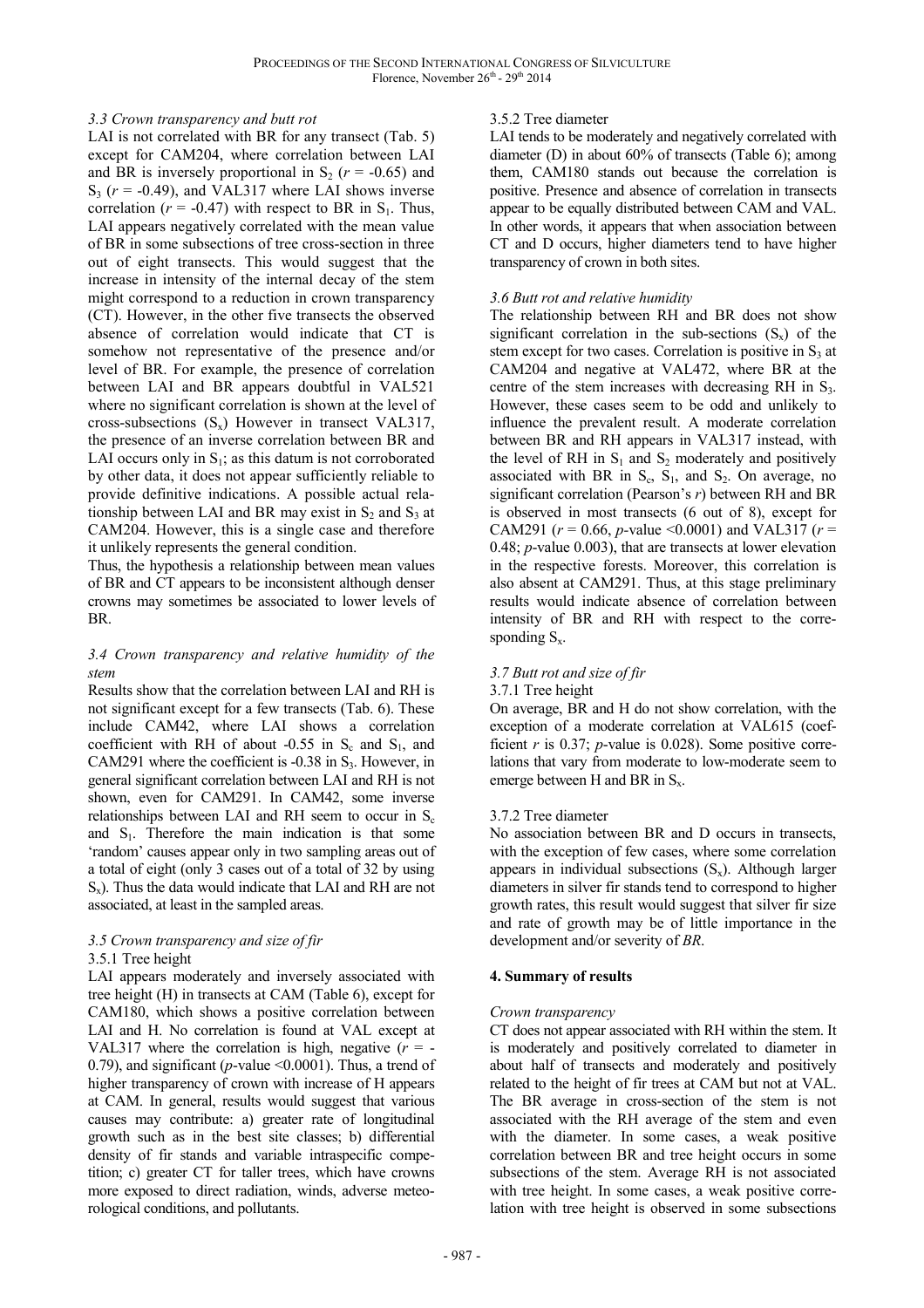of the stem. Association of average RH with diameter is limited except under bark, where it shows very high levels in all the silver fir trees.

# **5. Unexpected relationships**

In the study area, BR shows concerning incidence and frequency (Table 5). Variability of LAI within forests (Table 4) would confirm the LAI as an indicator of stress or viability. Absence or weakness of statistical relationships between CT, BR, and size (Tables 5 and 6) of silver fir prevails in the sampled areas. This feature may indicate significant and important aspects for management and conservation of silver fir forests, especially under increasing climatic-environmental pressure. The poor correlation between CT and BR suggest that CT would be a poor indicator to monitor, estimate, or show the distribution, incidence, and progression of BR in silver fir forests. However, further research is needed to confirm these results, and it may also be necessary to find more indicators to investigate the relationships between CT and BR. The low significance of association between BR and size of silver fir would suggest investigating to a deeper level the possible types of correlation with forest management factors. Another aspect emerging from this research is the weak, or even absent, correlation between RH inside the stem and CT, which would suggest that silver fir trees with higher levels of CT are not necessarily associated with higher or lower humidity of trees. This may also reflect on the estimation of the risk of flammability by CT.

This preliminary research shows results that may have implications for forest management under changing climate conditions. The research explores tree healthenvironmental relationships in a relatively limited geographical area. Therefore, the relationships observed – perhaps extending to other variables - will need to be confirmed in other forests and regions. For example, the analysis of the distribution of the standard error (Figure 1) would confirm the need for more analysis to identify the type of pattern of interdependence between size of silver fir and RH.

# **6. Conclusions**

This stage of the research directs attention to the monitoring of relationships between widely used tree stress or suffering indicators such as LAI and the symptoms of a severe pathology of silver fir, that is BR. Tree size data were also considered as they are fundamental for forest planning and management. The preliminary results of this research indicate that management of silver fir needs to carefully consider the interactions between type of management, silviculture,

and stress factors (i.e., climatic and environmental changes).

## *6.1 Future research development*

The extension of this research to other regions and/or species is critical for the effective monitoring and assessment of the relationships between serious diseases and stress indicators for sustainable forest management, and for the mitigation and adaptation of forest management to impacts of climate change. In this context, future research may be informed by the outcomes of our current research. They can be summarized as follows:

- Verifying the relationships between growth rate and BR at wider scale;

- Monitoring the relationships between growth rate and  $CT:$ 

- Investigating the distribution and incidence of both BR and CT in relation to forest dynamics;

- Identifying the effects of forest management on the growth rate of silver fir by observing the influence of climate variability during time and vulnerability of silver fir to drought;

- Estimating the degree of flammability in silver fir with respect to fire risk in relation to climate trends, including the humidity in the trunk.

## *6.2 Aims of future research*

The results obtained and future research can contribute to develop types or models of management and silviculture, aiming to:

a) improve the management of pure and mixed silver fir stands to improve stress tolerance and resilience to impacts of climatic and environmental conditions that are highly variable through time;

b) develop predictability models for reduction of growth, wood degradation, and mortality, to aid in forest planning and management;

c) check the distribution of the growth rate for age class, diameter, and social position, condition of the crown and/or incidence and level of wood degradation within the stem in relation to forest dynamics;

d) implement the measurement or estimation of stress indicators and/or symptoms as ordinary practices in forest management.

This would set a database for the identification of relationships between different factors; this can be used to improve points a), b), and c).

Preliminary results and the potential for further research have strengthened our interest and willingness to deepen this research. Thus, the aim would be to verify the relationships between CT, spreading of BR, and mortality rates to develop and apply predictive models of forest dynamism under climatic and environmental impacts (Beck, 2009).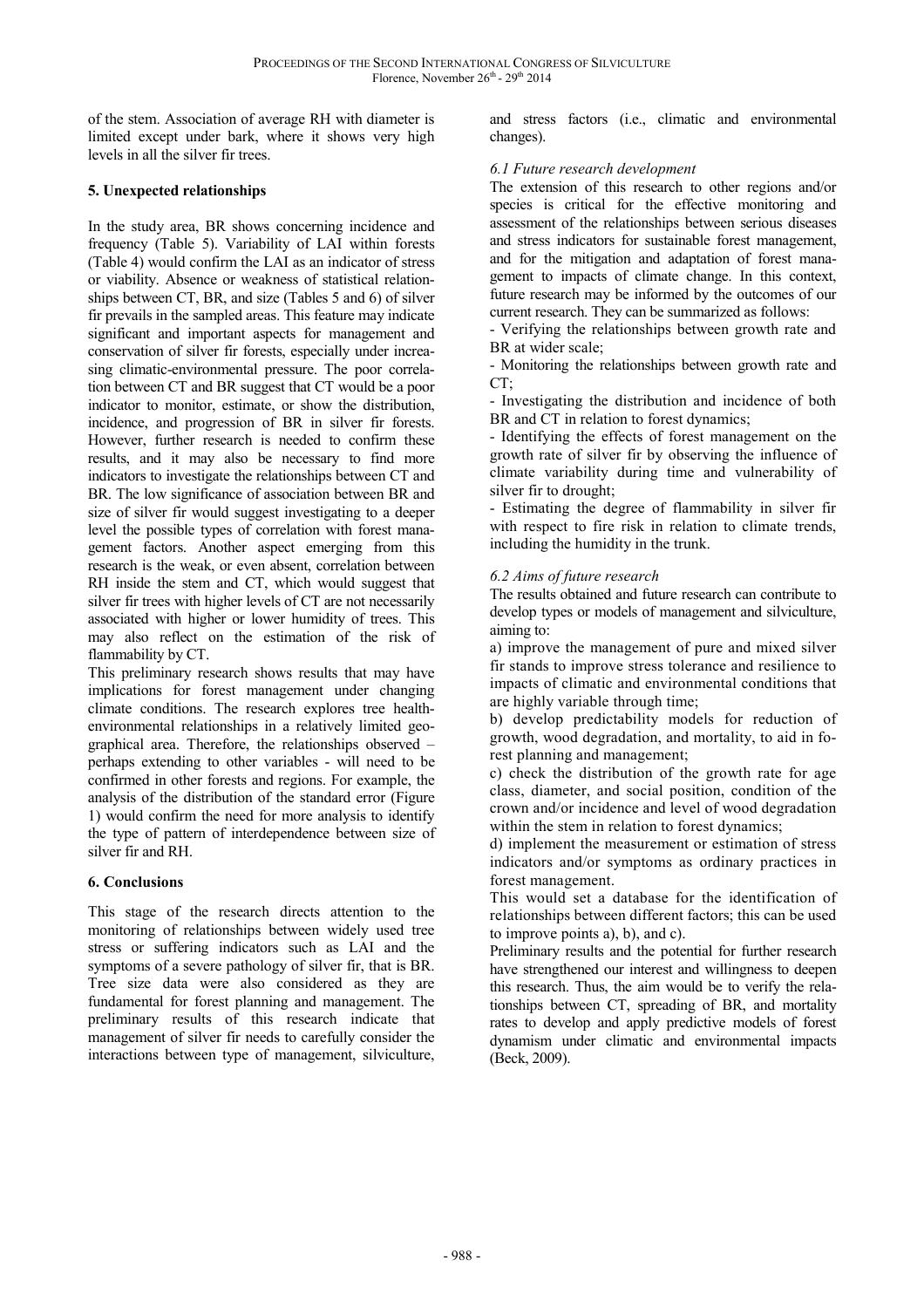| Parcel        | <i>UTM</i>      | Elevation | Exp.         | Slope |
|---------------|-----------------|-----------|--------------|-------|
| VAL317        | 1704930-4846095 | 824       | $350^\circ$  | 15%   |
| VAL474        | 1705447-4845690 | 914       | $350^\circ$  | 10%   |
| <b>VAL521</b> | 1706428-4845816 | 1134      | $344^\circ$  | 46%   |
| VAL612        | 1705159-4845005 | 1068      | $20^{\circ}$ | 60%   |
| <b>CAM291</b> | 1726606-4853128 | 1054      | $44^\circ$   | 44%   |
| <b>CAM180</b> | 1727816-4853993 | 1229      | $256^\circ$  | 74%   |
| <b>CAM204</b> | 1726878-4854240 | 1025      | $165^\circ$  | 26%   |
| <b>CAM042</b> | 1725860-4855237 | 1147      | $130^\circ$  | 106%  |

Table 1. UTM coordinates, elevation of each transect, prevailing exposure, and average slope of the transects at CAM and VAL. Elevation is m. asl.

Table 2. Classification of the level of degradation of BR and the cross section of the stem  $(S_x)$  starting from the center  $(S_c)$ . Intermediate classes in BR are referred to as differences  $0.5$  (e.g., medium-light BR = 1.5).

| <b>Section</b> |                 | <b>BR</b>      |       |  |
|----------------|-----------------|----------------|-------|--|
| $\%$           | $\mathcal{D}_X$ | Decay          | Class |  |
| $<$ 5          |                 | N <sub>o</sub> | < 0.5 |  |
| $5 - 35$       |                 | Light          |       |  |
| $35 - 65$      |                 | Moderate       |       |  |
| >65            |                 | High           |       |  |
|                |                 | Rotten         |       |  |
|                |                 | Incoherent     |       |  |

Table 3. Frequency of the presence of BR of grade greater than 2 (BR >2) and greater than 1.5 (BR >1.5) in at least one of the subsections of the cross sections of the stem  $(S_c, S_1, S_2, S_3)$  in transects at CAM and VAL.

| Transect      | BR > 2   | BR > 1.5 |
|---------------|----------|----------|
| <b>CAM142</b> | 61.1%    | 83.3%    |
| <b>CAM291</b> | 52.8%    | 91.2%    |
| CAM180        | 36.1%    | 72.2%    |
| CAM204        | $11.1\%$ | 33.3%    |
| Mean          | 40.3%    | 70.0%    |
| <b>VAL472</b> | 47.2%    | 66.7%    |
| VAL615        | 33.3%    | 66.7%    |
| <b>VAL521</b> | 22.2%    | 30.6%    |
| <b>VAL317</b> | 19.4%    | 30.6%    |
| Mean          | 30.5%    | 48.7%    |

Table 4. LAI in the transects at CAM and VAL in June 2010. *Mean* is the average value given by the instrument, *transect* is the average value calculated as a mean of individual firs.

|               | Mean | Transect |
|---------------|------|----------|
| <b>CAM296</b> | 5.4  | 9.1      |
| <b>CAM180</b> | 8.0  | 8.7      |
| <b>CAM204</b> | 5.9  | 6.6      |
| CAM42         | 6.9  | 8.0      |
| Mean          | 6.5  | 8.1      |
| <b>VAL317</b> | 4.8  | 5.9      |
| <b>VAL474</b> | 5.7  | 6.4      |
| <b>VAL521</b> | 5.6  | 6.7      |
| <b>VAL628</b> | 4.7  | 5.3      |
| Mean          | 5.2  | 6.1      |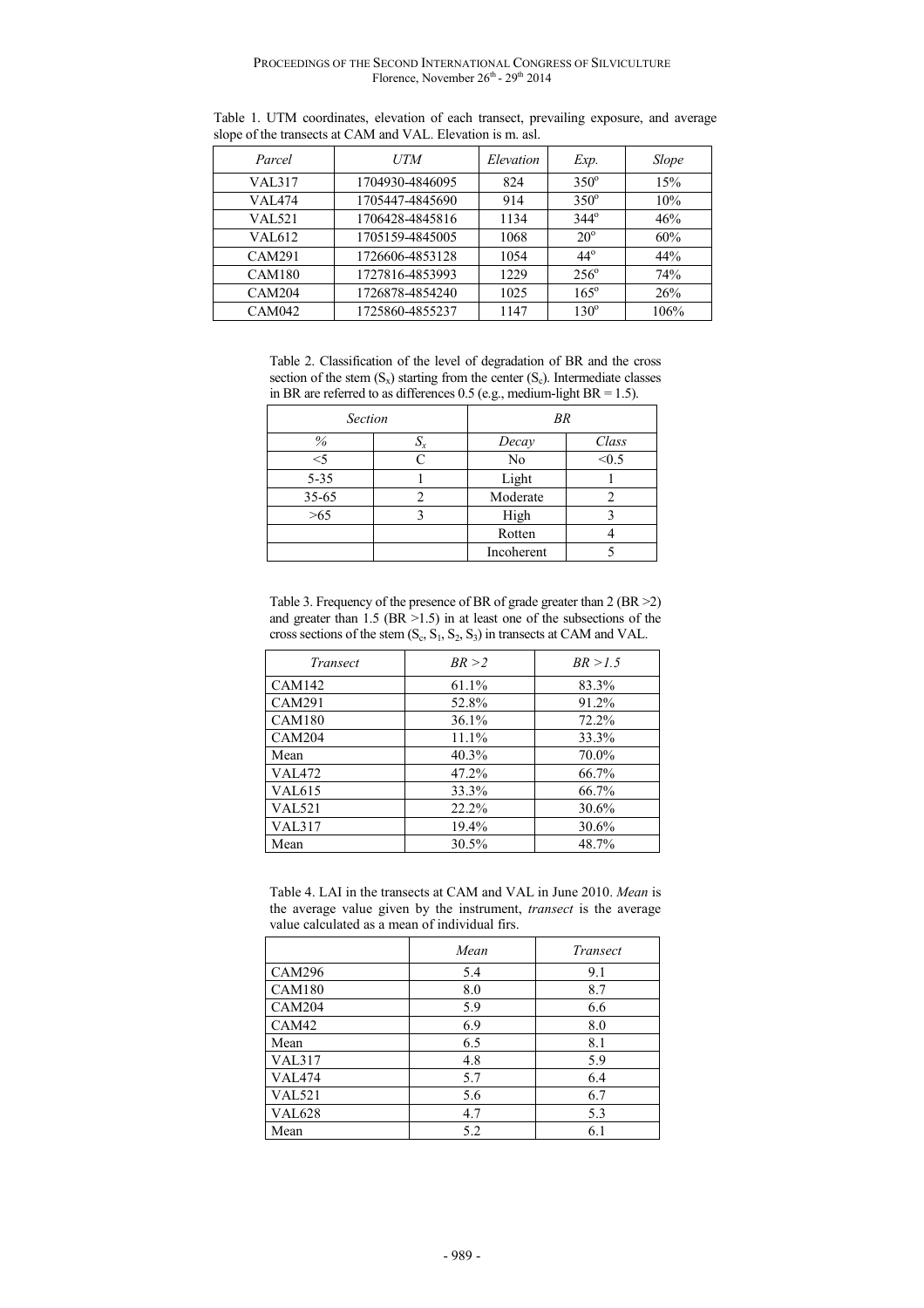Table 5. Pearson correlation coefficients of LAI compared to RH and BR in transects. RH: mean value; BR: mean value. Correlations that are not statistically significant are indicated by "ns".

|           |                  |                   |                   | LAI               |                   |                   |            |            |
|-----------|------------------|-------------------|-------------------|-------------------|-------------------|-------------------|------------|------------|
|           | <b>CAM</b><br>42 | <b>CAM</b><br>180 | <b>CAM</b><br>204 | <b>CAM</b><br>291 | <i>VAL</i><br>612 | <i>VAL</i><br>317 | VAL<br>472 | VAL<br>521 |
| RH        | $-0.41$          | n.s.              | n.s.              | n.s.              | n.s.              | n.s.              | n.s.       | n.s.       |
| <b>BR</b> | n.s.             | n.s.              | $-0.57$           | n.s.              | n.s.              | $-0.39$           | n.s.       | $-0.36$    |

Table 6. Correlation coefficient (Pearson's r) between LAI, H, D, and SP in transects. The values are averages obtained by the measurement of individual fir trees. The lack of statistical significance shown is as 'ns'.

| LAI       |                  |                   |                   |                   |                   |                   |                   |            |
|-----------|------------------|-------------------|-------------------|-------------------|-------------------|-------------------|-------------------|------------|
|           | <b>CAM</b><br>42 | <b>CAM</b><br>180 | <i>CAM</i><br>204 | <b>CAM</b><br>291 | <i>VAL</i><br>612 | <i>VAL</i><br>317 | <i>VAL</i><br>472 | VAL<br>521 |
| Н         | $-0.40$          | 0.43              | $-0.37$           | $-0.47$           | n.s.              | $-0.79$           | n.s.              | n.s.       |
| D         | $-0.41$          | 0.34              | n.s.              | $-0.43$           | n.s.              | $-0.35$           | n.s.              | $-0.61$    |
| <b>SP</b> | 0.45             | n.s.              | n.s.              | 0.39              | 0.38              | 0.51              | n.s.              | 0.73       |



#### **RIASSUNTO**

#### **Trasparenza della chioma e marciume interno del tronco dell'abete bianco (***Abies alba* **Mill.) nell'Appennino toscano**

La trasparenza della chioma è nota come uno dei principali indicatori di stress o sofferenza degli alberi forestali. Nell'abete bianco (*Abies alba* Mill.) il "cuore bagnato" (patologico) è una grave malattia complessa che affligge la pianta causando un progressivo marciume interno dalle radici al fusto. Tuttavia, la disponibilità di ricerche sulla diffusione ed espansione del "cuore bagnato" nelle foreste di abete bianco e sulle relazioni tra trasparenza delle chioma e "cuore bagnato" appare scarsa, almeno in Italia. Se assumiamo che un'alta trasparenza della chioma indica debolezza e/o stress dell'albero, che può riflettersi anche sull'accrescimento, il "cuore bagnato" può risultare correlato in caso che si

Figure 1. Residual error distribution (*y*-axis) versus observed values (*x*-axis) in the multiple linear regression of D (dependent variable) with respect to RH in subsections from  $S_c$  to  $S_3$ (independent variables) in transect CAM204.

manifesti in conseguenza della debolezza dell'albero. Oppure, il "cuore bagnato" può essere una causa primaria della debolezza e/o sofferenza della pianta che porta alla trasparenza della chioma. In entrambe le assunzioni, qualche forma di associazione è probabile che emerga se i due fenomeni sono correlati. Pertanto, abbiamo verificato se qualche relazione è presente tra trasparenza della chioma e "cuore bagnato" in due foreste ad abete bianco sull'Appennino toscano. I risultati preliminari mostrano che il "cuore bagnato" è altamente diffuso nelle abetine (fino al 70% delle piante) ma sembra scarsamente associato alla trasparenza della chioma ed all'umidità relativa interna del fusto; qualche relazione si nota fra dimensioni dell'abete e trasparenza della chioma. Cosi, i risultati preliminari suggeriscono che la trasparenza della chioma può non essere un indicatore adatto della diffusione e gravità del "cuore bagnato" in un contesto dove questa seria malattia colpisce l'abete bianco in modo elevato. Ulteriori ricerche - ed